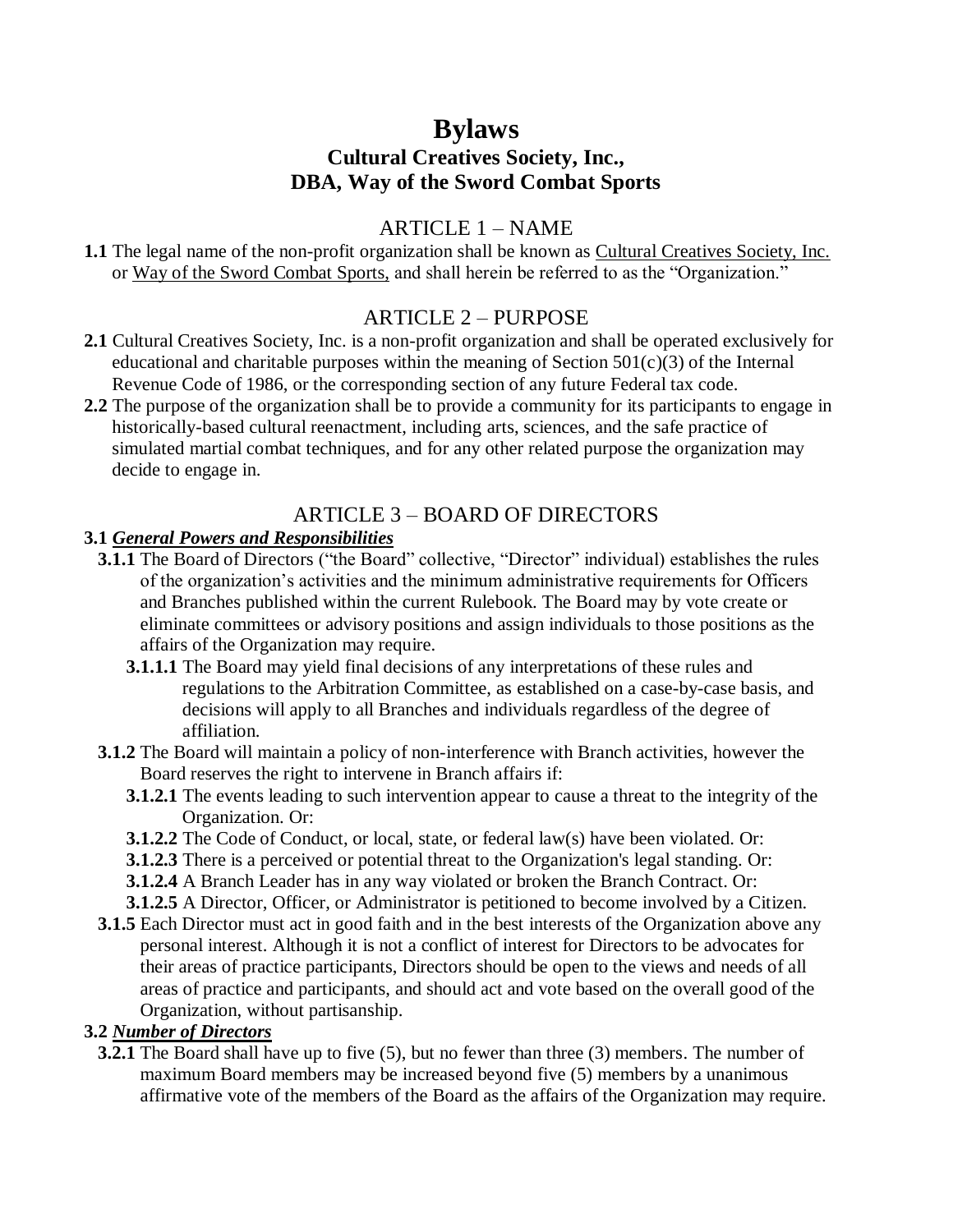# **3.3** *Non-voting Affiliates*

**3.3.1** In addition to the Director's membership of the Board, representation of Branch, Committee, or Nation Members may be elected as Advisory members as the affairs of the Organization may require. Advisory Admin members are elected to participate in discussions for consultation purposes and will be considered non-voting members of the Board unless otherwise stated.

# **3.4** *Qualifications and Election of Directors*

- **3.4.1** In order to be eligible to serve as a Director on the Board, the individual must:
	- **3.4.1.1** Be at least 18 years of age and;
	- **3.4.1.2** Be Citizens before consideration for nomination and;
	- **3.4.1.3** Demonstrate a commitment to the mission, vision and purpose of the organization and;
	- **3.4.1.3** Further required qualifications must align with the skills of the vacant Title's listed responsibilities needed to effectively lead the organization.
- **3.4.2** Directors may be nominated by majority vote of Citizens, and subsequently elected at any board meeting by the majority vote of the existing Board of Directors.

#### **3.5** *Removal of Directors*

- **3.5.1** A Director may be removed by two-thirds (⅔) vote of the currently sitting board of directors, if:
	- **3.5.1.1** The Director is absent and unexcused from two (2) or more official meetings of the Board of Directors in a twelve month period. The President is empowered to excuse directors from attendance for a reason deemed adequate by the President. The President shall not have the power to excuse themselves from Board Meeting Attendance and in that case, the Vice President shall excuse the president. Or:
	- **3.5.1.2** For cause or no cause, if before any meeting of the Board Members at which a vote on the removal will be made, the Director in question is given electronic or written notification of the Board's intention to discuss their case and is given the opportunity to be heard at that Board Meeting.
- **3.5.2** A Director's occupancy on the Board can be challenged by means of a petition presented to the Board by a two-thirds (⅔) majority of the Branch Council. Such a petition will invoke the aforementioned impeachment procedures outlined in **3.5.1**.

# **3.6** *Board of Directors Meetings*

# **3.6.1 Regular Meetings**

- **3.6.1.1** The Board of Directors shall have a minimum of four (4) regular meetings each calendar year within the first two weeks of the quarter. Board meetings shall be held upon seven (7) days notice by first class mail, electronic mail, or facsimile transmission, or three (3) days notice delivered personally, by telephone, or by electronic messaging systems including SMS, MMS, and RCS.
- **3.6.1.2** Notice of meetings shall specify the place, day, and hour of meeting. The purpose of the meeting need not be specified.

# **3.6.2 Special Meetings**

- **3.6.2.1** A special meeting may be called by the President, Vice President, Secretary, Treasurer, or any two (2) other Directors.
- **3.6.2.2** A special meeting must be preceded by at least two (2) days notice to each director of the date, time, and place, but not the purpose of the meeting.

# **3.6.3 Manner of Acting**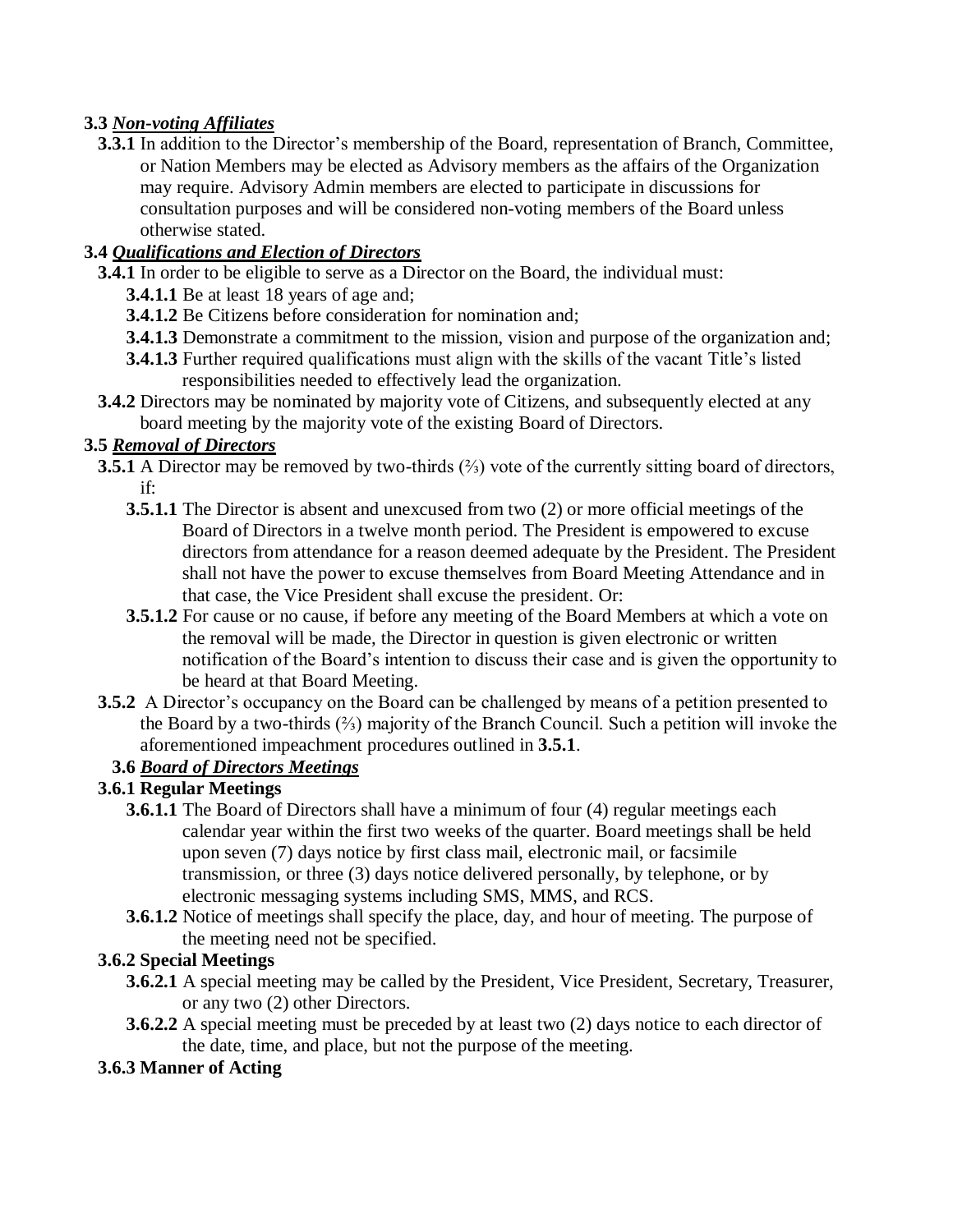- **3.6.3.1** Quorum. One less than the total number of Directors currently in office immediately before a meeting shall constitute a quorum for the transaction of business at that meeting of the Board. No business shall be considered by the Board at any meeting in which a quorum is not present.
- **3.6.3.2** Majority Vote. Except as otherwise required by law or by the Articles of Incorporation, the act of the majority of the Directors present at a meeting at which a quorum is present shall be the act of the Board.
- **3.6.3.3** Hung Board Decisions. On the occasion that Directors of the Board are unable to make a decision based on a tied number of votes, the President or Vice President, in the order of presence, shall have the power to swing the vote based on their discretion.
- **3.6.3.4** Communication. Except as required otherwise by law, the Articles of Incorporation, or these Bylaws, Directors may participate in a regular or special meeting through the use of any means of communication by which all Directors participating may simultaneously hear each other during the meeting, including in-person, internet video meeting, or by telephonic conference call.
- **3.6.4** Minutes shall be kept of each meeting of any committee and shall be filed with the corporate records. It is the responsibility of the Secretary to record and file meeting minutes.
- **3.6.5** The Board of Directors may adopt additional rules for the governing of the committee not inconsistent with the provision of these Bylaws as the affairs of the Organization may require.

# **3.7** *Compensation*

**3.7.1** Directors shall receive no compensation for carrying out their duties as Directors from the Organization other than for reimbursement of reasonable expenses incurred in conjunction with carrying out board responsibilities with appropriate documentation and must be disclosed and approved by a Majority Vote by the Board.

# **3.8** *Publication of changes*

**3.8.1** Under normal circumstances, the Board will publicize proposed changes in sufficient time to allow comment from Citizens before making a final determination. The Board shall give a minimum of sixty (60) calendar days' notice to Administration of the effective date of changes made. This notice shall be in written form and the sixty (60) days shall count from the date of announcement. In case of an emergency, less notice may be given, such notice to be no less than thirty (30) days before the implementation date for such changes. In all cases where less than sixty (60) days' notice was given, the notice shall be accompanied by a letter of explanation of the emergency prompting the change.

# **3.9** *Terms*

- **3.9.1** All directors shall be elected to serve a three year term, however the term may be extended until a successor has been elected.
- **3.9.2** Director terms shall be staggered so that no more than two (2) Directors will end their terms in any given year.
- **3.9.3** Directors may serve terms in succession with no limits on the number of terms that can be served.
- **3.9.4** The term of office shall be considered to begin January 1 and end December 31 of the third year in office unless the term is extended until such time as a successor has been elected.

# **3.10** *Officer Titles and Responsibilities*

**3.10.1** The Officer Titles of the Board shall be the President, Vice-President, Secretary, Treasurer, and Arts & Sciences Director, with other Officer Titles added as the affairs of the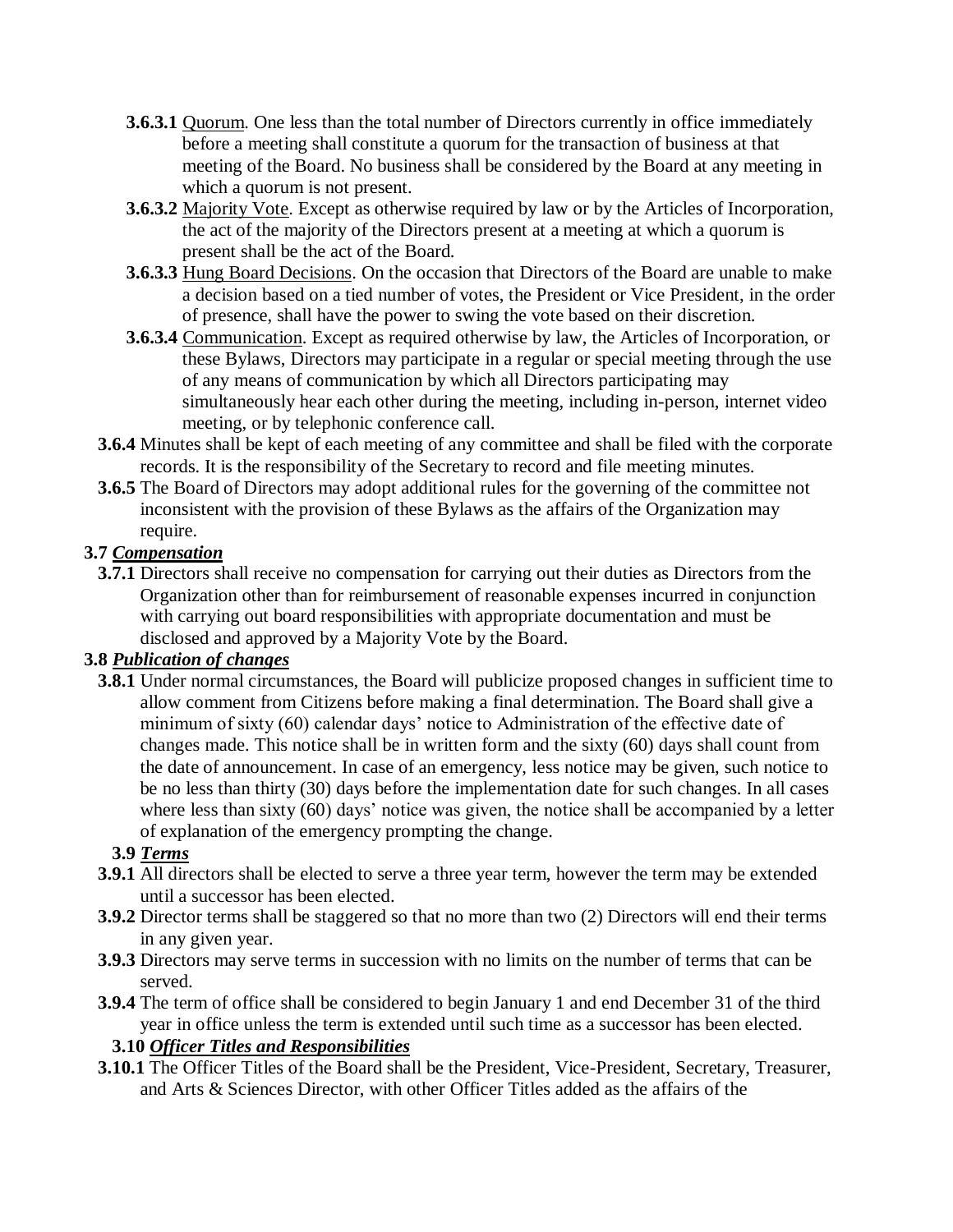Organization may require.. Each Board Officer shall have the authority and shall perform the duties set forth in these Bylaws or by resolution of the Board. One person may hold two or more Board offices, but no Board Officer may act in more than one capacity where action of two or more officers is required.

- **3.10.1.1** The Board of Directors may remove a Board Officer at any time, with or without cause.
- **3.10.1.2** Any Board Officer may resign at any time by giving written notice to the organization without prejudice to the rights of the organization under any contract to which the officer is a party. Any resignation shall take effect at the date of the receipt of the notice or at any later time specified within the notice. The acceptance of the resignation shall not be necessary to make it effective.
- **3.10.1.3** At current operating capacity the Officer Titles will be held by Board of Director members until which time the Organization growth is that in which Board of Directors are no longer required to fill Officer Titles as the affairs of the organization may require.

# **3.10.2 The President**

- **3.10.2.1** Head of operations and public liaison with outside officials.
- **3.10.2.2** Liaison with other reenactment and wargaming organizations, including serving as a representative on the Florida Foam Fighting Association.
- **3.10.2.3** Promoting awareness of Way of the Sword as an organization.
- **3.10.2.4** Marketing, advertising, and recruitment efforts on behalf of the organization.
- **3.10.2.5** Represent the organization in public by giving speeches, writing articles and attending functions on behalf of the organization.
- **3.10.2.6** Final interpretation of Way of the Sword's current rulebook.
- **3.10.2.7** Preparation of Board meeting agendas.
- **3.10.2.8** May delegate this authority as the President sees fit.

# **3.10.3 The Vice-President**

- **3.10.3.1** Represent the President in their absence.
- **3.10.3.2** Maintenance of the Way of the Sword website.
- **3.10.3.3** Collection and maintenance of the organization's equipment (i.e., first aid kits, rental equipment, event staffing equipment, etc.)
- **3.10.3.4** Maintain all non-financial legal documents for the organization, including:

# **3.10.2.3.1** The Articles of Incorporation

- **3.10.2.3.2** The Bylaws
- **3.10.2.3.3** The Tax Identification Number (TIN/EIN).
- **3.10.2.3.4** Updating the Annual Report with the State of Florida for Cultural Creatives Society Inc.
- **3.10.2.3.5** Maintain the fictitious name DBA Way of the Sword Combat Sports.
- **3.10.2.3.6** Updating of additional certifications as required by the organization.
- **3.10.3.5** May delegate this authority as the Vice-President sees fit.

# **3.10.4 The Secretary**

- **3.10.4.1** Maintenance of all Citizenship statuses (paid, unpaid) of participants, their rank held, and attendance records.
- **3.10.4.2** Maintenance of official Branch registration, contracts, status, and attendance records. Includes checking heraldry to maintain trademark compliance.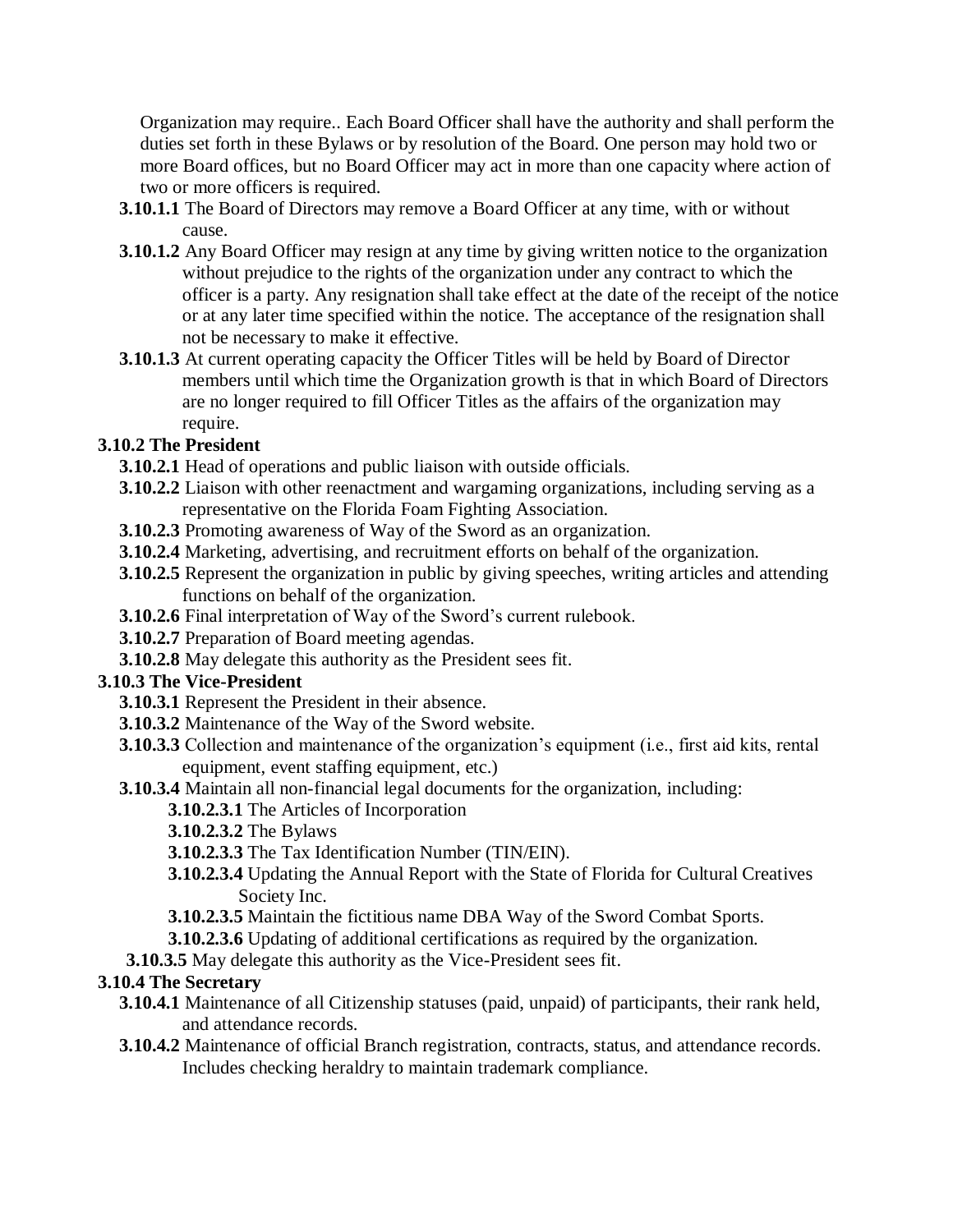- **3.10.4.3** Collection and filing of participant forms. These must be updated annually by all participants. These forms include, but are not limited to:
	- **3.10.4.3.1** Participant Rules and Code of Conduct
	- **3.10.4.3.2** Waiver of Liability and Hold Harmless
	- **3.10.4.3.3** Anti-Harassment Policy, Reporting, and Disciplinary Actions
- **3.10.4.4** Ensures all Rules and Bylaws of the organization are adhered to by the Board during meetings and the implementation of Board decisions.
- **3.10.4.5** Recording the minutes at Board meetings. Minutes shall be kept of each meeting of any Board, Council, or Committee and shall be filed with the corporate records. The minutes of each meeting shall state the time and place that it was held and such other information as shall be necessary to determine the actions taken and whether the meeting was held in accordance with the law and these Bylaws.
- **3.10.4.6** Cause notice to be given of all meetings of Directors, Committees, and Councils as required by the Bylaws.
- **3.10.4.6** May delegate this authority as the Secretary sees fit.

# **3.10.5 The Treasurer**

- **3.10.5.1** Payment of debts incurred by the organization.
- **3.10.5.2** Maintenance of treasury bookkeeping.
- **3.10.5.3** Collection of Citizenship fees and dues at all events.
- **3.10.5.4** Disbursement of Funds:
	- **3.10.5.4.1** Purchase of any materials needed for organizational activities.
	- **3.10.5.4.2** Funds for publishing and purchase of special items may be advanced to organization members on occasion, but these members are responsible for providing a valid receipt and any change to the Treasurer. Any member purchasing supplies for the organization with private funds must produce a valid receipt in order to be reimbursed.
- **3.10.5.5** Shall provide a written report of income and expenditures to the Board of Directors on request.
- **3.10.5.6** Oversee budget preparation for events.
- **3.10.5.6** Responsible for the organization's annual tax filings.
- **3.10.5.7** Coordinate with other Directors regarding payment to any governmental or certifying body concerned with the collection of fees for maintaining State registration status or certifications.

# **3.10.6 The Arts and Sciences Director**

- **3.10.6.1** Provides oversight for the Nation Heads.
- **3.10.6.2** Fosters and promotes the study of period culture and technology. Examples include (but are not exhaustive):
	- **3.10.6.2.1** Artwork 2D or 3D; drawings, paintings, wood burning, sculptures, glass blowing, etc.
	- **3.10.6.2.2** Performance singing, dancing, instrumental, or oratory (story, theater), could also include martial arts demonstrations.
	- **3.10.6.2.3** Writing Fact, fiction, poetry, calligraphy, publications.
	- **3.10.6.2.4** Armor smithing full kit or individual pieces, categories including soft armor, mail, or rigid armor, and must adhere to armor minimums as defined within the rulebook.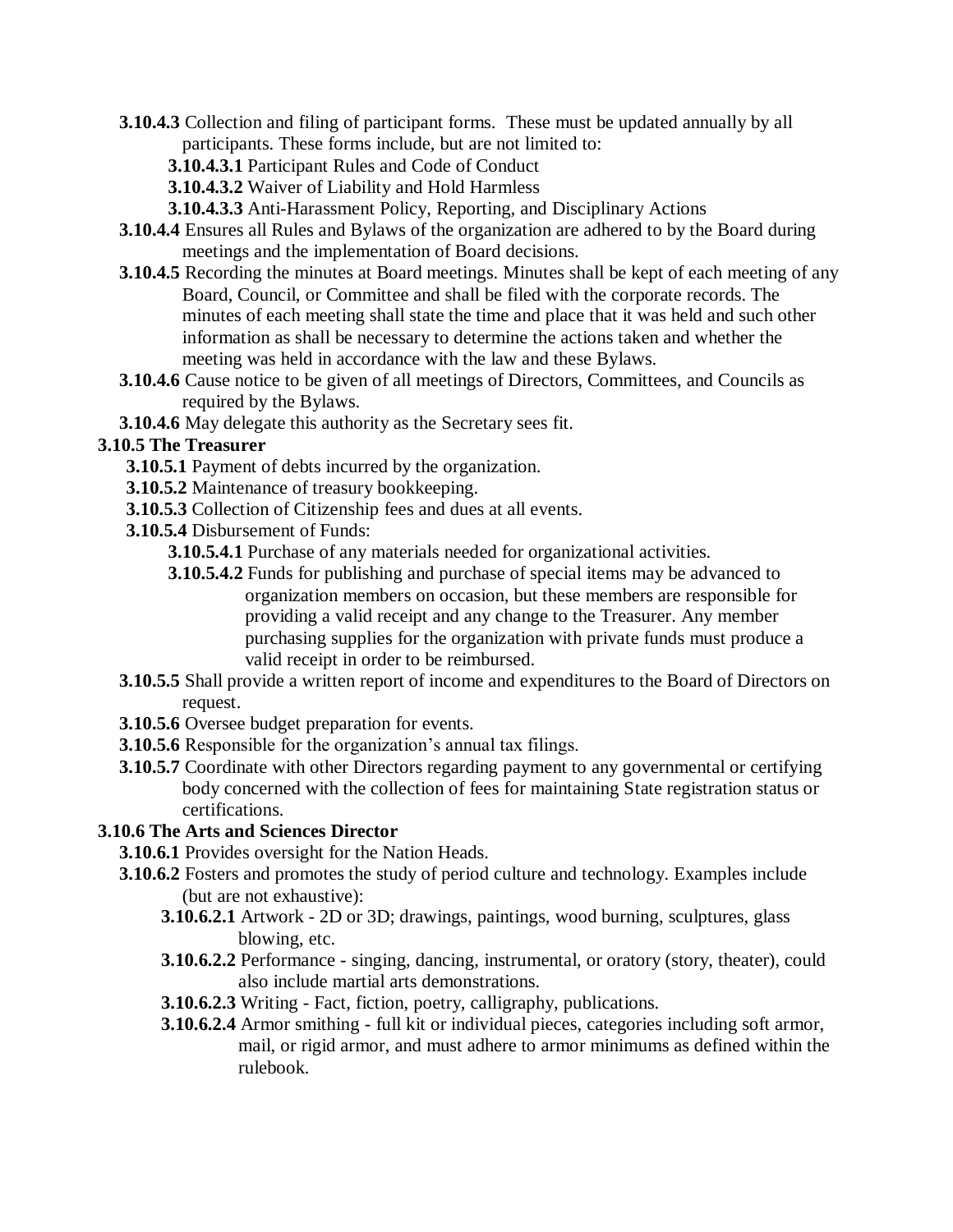- **3.10.6.2.5** Weapon smithing swords, pole arms, bows, shields, could also include siege weapons, and must adhere to weapon minimums as defined within the rulebook.
- **3.10.6.2.6** Cooking using period technology, techniques, or recipes, could also include beer/mead brewing, wine making, etc.
- **3.10.6.2.7** Construction field fortifications and camp decor, such as banners, war curtains, tents, and to include any constructed items that would not fit into another category.
- **3.10.6.3** Event coordination for cultural and/or educational festivals including workshops and seminars.
- **3.10.6.4** Promoting the dissemination of information, including research and construction techniques.

#### **3.11** *Non-Voting Advisory Members and Responsibilities*

# **3.11.1 Council Chairhead**

- **3.11.1.1** The Chairhead of the Branch Council shall be nominated from the Branch Council Representatives and elected by a unanimous vote of the Branch Council to serve as liaison for the Board of Directors.
	- **3.11.1.1.1** The Chairhead shall be elected to serve a one year term.
	- **3.11.1.1.2** A Chairhead may serve terms in succession with no limits on the number of terms that can be served.
	- **3.11.1.1.3** The term of office shall be considered to begin January 1 and end December 31 of the year elected.
- **3.11.1.2** Setting Branch Council meeting agendas.
- **3.11.1.3** Running each officially sponsored fighting-based event for the organization's participants, to include Day Battles, Warring States Events, and the Fighting aspects of Campouts. The Chairhead must take on the responsibility themselves, or appoint the following officials:
	- **3.11.1.3.1** Head Weapons Checker(s)
	- **3.11.1.3.2** Head Garb Checker(s)
	- **3.11.1.3.3** Head Armor Checker(s)
	- **3.11.1.3.4** Event Marshal(s) (i.e., referees)
- **3.11.1.4** Review and determination of legitimate Branch status. All Branches above Probationary Schedule shall be represented on the Branch Council.
	- **3.11.1.4.1** For new or inactive Branches to gain Branch Council voting rights, they must request that the Chairhead evaluate their attendance records on file with the Secretary and determine their Branch status. The Chairhead will report the results of the evaluation to the Branch Council at the next Council meeting following the request.

#### **3.11.2 The Branch Council**

- **3.11.2.1** The Branch Council consists of two representatives from each active Branch in the organization.
- **3.11.2.2** The Citizens of each Branch must vote on their representatives for duty on the Branch Council. Each Branch represented on the Branch Council shall have their full allotted number of votes, whether all representatives are present or not.
- **3.11.2.3** At least half of the total representatives of the Branch Council, with at least one (1) representative from each Branch must be present for a quorum to exist and for the Council to legitimately take action.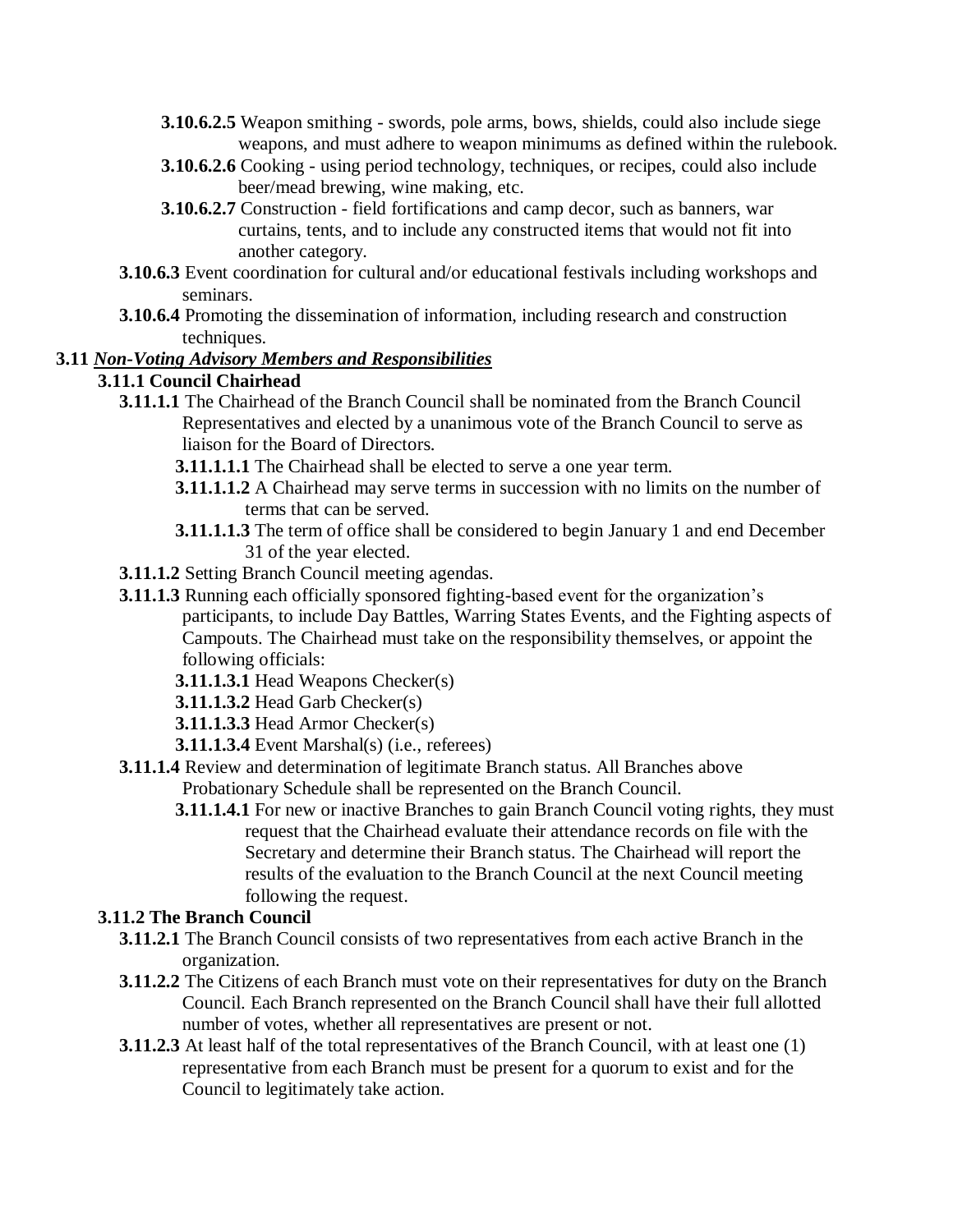- **3.11.2.4** The Chairhead will lead all Branch Council meetings and record minutes. Minutes shall be kept of each meeting of the Council and shall be filed with the corporate records.
	- **3.11.2.4.1** In the Chairhead's absence, a Representative elected by a unanimous vote of the Branch Council may lead the meeting.
	- **3.11.2.4.2** The Chairhead may only vote if there is a tie.
- **3.11.2.5** The Branch Council shall meet once a quarter, unless business dictates otherwise.
- **3.11.2.6** The Branch Council will be responsible for smooth flow of the organization's activities.
	- **3.11.2.6.1** The representatives shall actively pursue enforcement of the Way of the Sword Combat Sports rules on the field of play and ensure that events are adequately staffed (i.e., the representatives will ensure that their Branches will provide Marshals and other event staff as needed).
	- **3.11.2.6.2** The Representatives shall meet and discuss possible solutions to any problems with game activities.
	- **3.11.2.6.3** The Branch Council will decide the dates and locations of events. The Chairhead will propose a schedule to the Branch Council by March 1st, for a full calendar year. The Board of Directors will receive a copy of the schedule once it is finalized.

# ARTICLE 4 - CITIZENS

#### **4.1** *Requirements*

- **4.1.1** A Citizen is defined as an individual that participates, as a combatant or non-combatant, within the Organization, has updated all required participant forms and filed them with the Organization, and is current on their paid Citizenship dues. Individuals are required to show proof of citizenship in order to qualify for Citizen benefits.
- **4.1.2** Officers with rank O1 and above must be paid Citizens. Officers found to be without a valid Citizenship, and have failed to petition their circumstances, shall be considered terminated as of ninety (90) days from the date of the lapse. Officer Rank or Administrative positions terminated due to a lapse in Citizenship may or may not be reinstated upon demonstration of a valid Citizenship at the discretion of the governing authority. (See Rulebook for more on Ranks.)

#### **4.2** *Benefits*

- **4.2.1** Can hold Officer Rank O1 and above, including Rank C1 and Nation Head.
- **4.2.2** Be elected as Committee, Branch Council, or Advisory Admin Members, or nominated for the Board of Directors.
- **4.2.3** Participate in Citizen-only tournaments, including individual or team-based competitions (Note: not all tournaments will require Citizenship).
- **4.2.4** Receive Citizen discounts at participating vendors or ticketed events.
- **4.2.5** Be considered a voting member of the organization.
- **4.2.6** Petition the Board, Officer, or Administrator in order to appeal decisions.
- **4.2.7** Receive other benefits or privileges as the affairs of the Organization may dictate.

# ARTICLE 5 - COMMITTEES

**5.1** The Board of Directors may, by the resolution adopted by a Majority Vote, designate one or more committees, each consisting of two or more directors, to serve at the pleasure of the Board,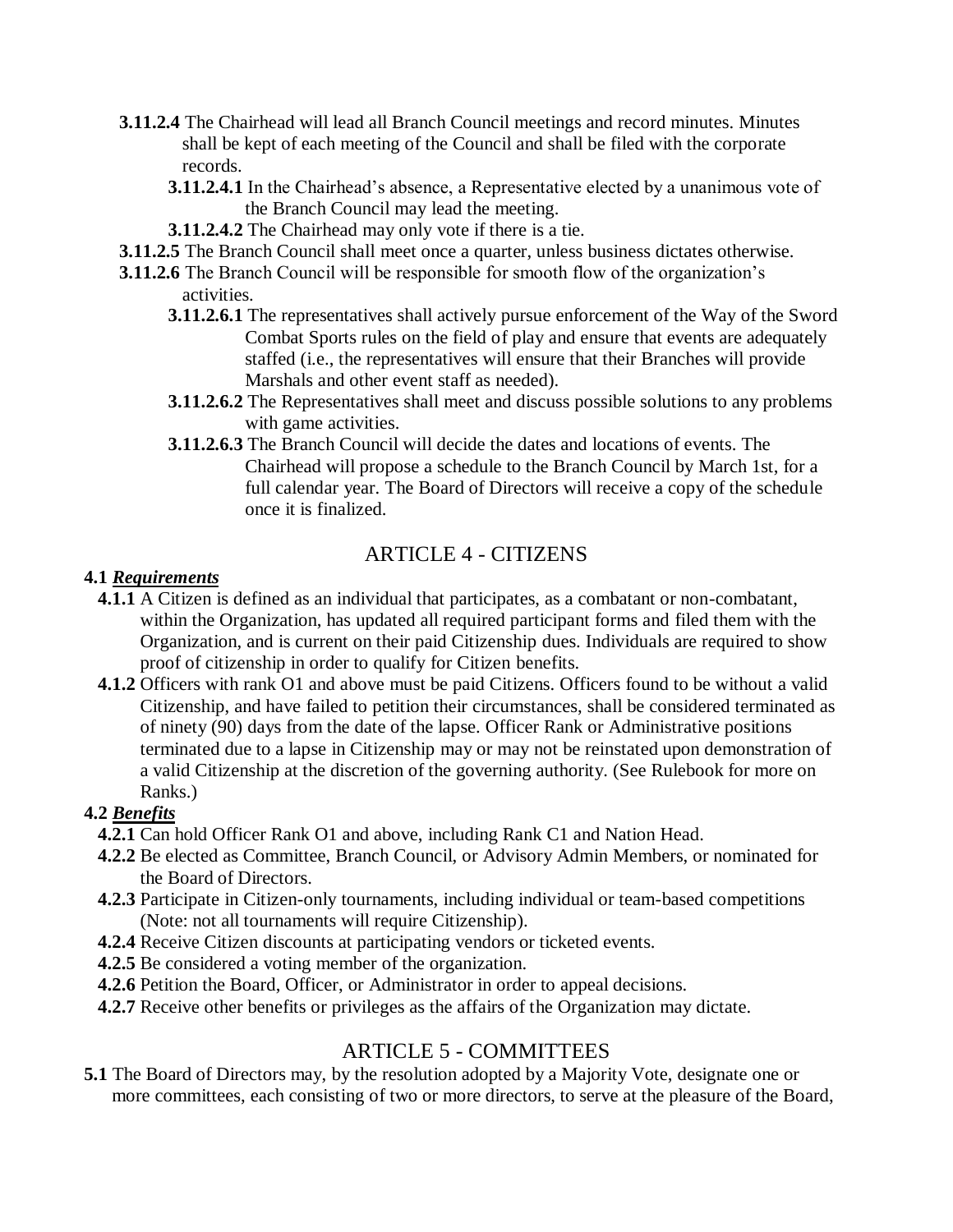and shall have all the authority of the Board, except that no committee, regardless of Board resolution, may:

- **5.1.1** Take any final action on matters which also require Board Members' approval or approval of a majority of all members, or;
- **5.1.2** Fill vacancies on the Board of Directors, or;
- **5.1.3** Amend or repeal Bylaws or adopt new Bylaws, or;
- **5.1.4** Amend or repeal any resolution of the Board of Directors which is expressly not amendable or repealable, or;
- **5.1.5** Appoint any other committees, or;
- **5.1.6** Expend corporate funds or approve any transaction.

# **5.2** *Meetings and Action of Committees*

**5.2.1** Meetings and action of the committees shall be governed by, held, and taken in accordance with the same provisions as Board of Director meetings, except that the time of regular meetings of committees may be determined either by resolution of the Board of Directors or by resolution of the Committee.

#### **5.2.2 Regular Meetings**

- **5.2.2.1** Committee meetings shall be held upon seven (7) days notice by first class mail, electronic mail, or facsimile transmission, or three (3) days notice delivered personally, by telephone, or by electronic messaging systems including SMS, MMS, and RCS.
- **5.2.2.2** Notice of meetings shall specify the place, day, and hour of meeting. The purpose of the meeting need not be specified.

#### **5.2.3 Special Meetings**

- **5.2.3.1** A special meeting may be called by the President, Vice President, Secretary, Treasurer, or by any and all alternate members, who shall have the right to attend all meetings of the committee.
- **5.2.3.2** A special meeting must be preceded by at least two (2) days notice to each member of the committee of the date, time, and place, but not the purpose of the meeting.

# **5.2.4 Manner of Acting**

- **5.2.4.1** Quorum. One less than the total number of Members seated within the committee immediately before a meeting shall constitute a quorum for the transaction of business at that meeting of the Committee. No business shall be considered by the Committee at any meeting in which a quorum is not present.
- **5.2.4.2** Majority Vote. Except as otherwise required by law or by the Articles of Incorporation, the act of the majority of the Committee present at a meeting at which a quorum is present shall be the act of the Committee.
- **5.2.4.3** Hung Decisions. On the occasion that Committee members are unable to make a decision based on a tied number of votes, the Board Member, in the order of presence, shall have the power to swing the vote based on their discretion.
- **5.2.4.4** Communication. Except as required otherwise by law, the Articles of Incorporation, or these Bylaws, Committee members may participate in a regular or special meeting through the use of any means of communication by which all Committee Members participating may simultaneously hear each other during the meeting, including inperson, internet video meeting, or by telephonic conference call.
- **5.2.5** Minutes shall be kept of each meeting of any Committee and shall be filed with the corporate records.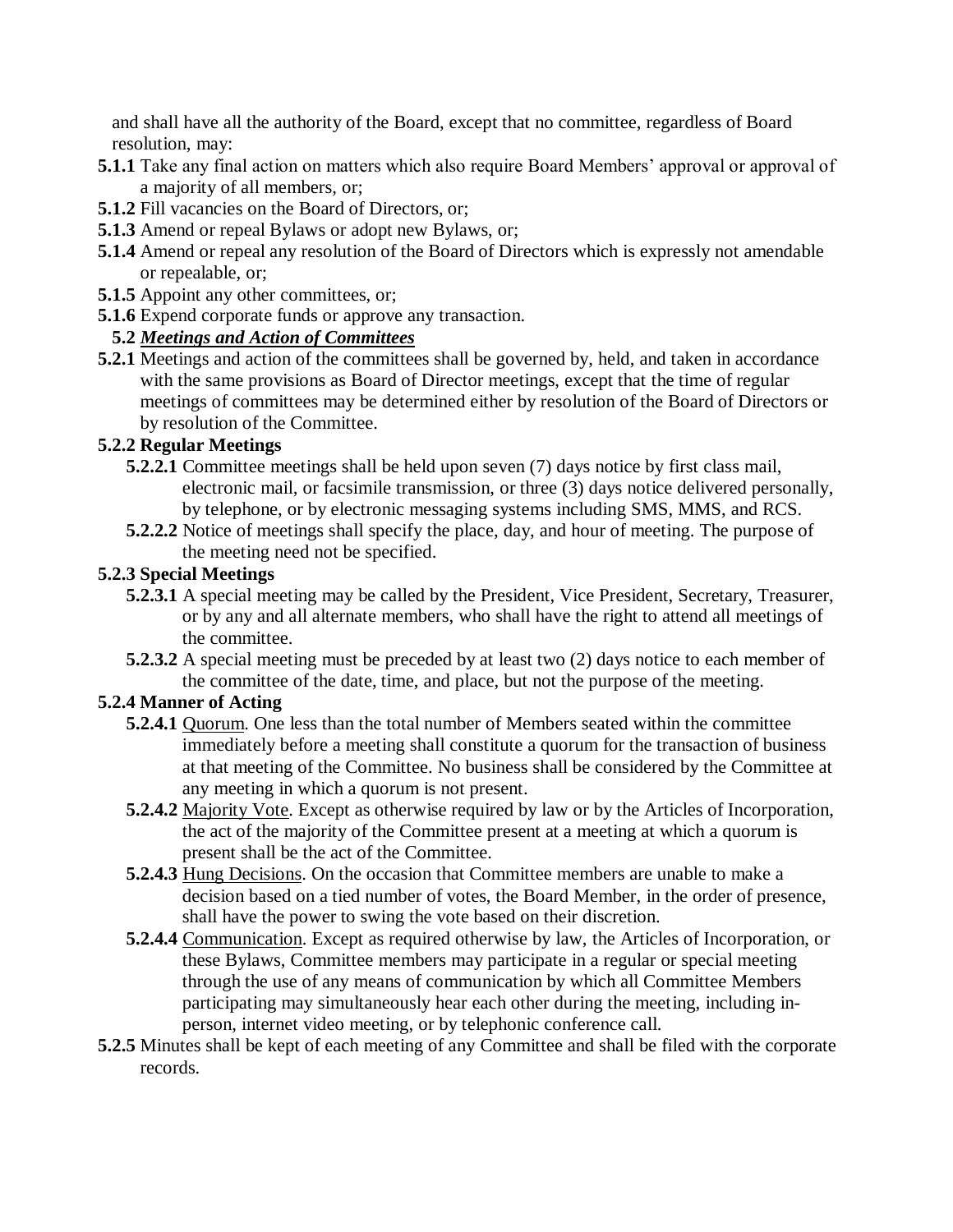**5.2.6** The Board of Directors may adopt additional rules for the governing of the committee not inconsistent with the provision of these Bylaws as the affairs of the Organization may require.

# ARTICLE 6 - CONTRACTS, CHECKS, LOANS, INDEMNIFICATION AND RELATED MATTERS

#### **6.1** *Contracts and other Writings*

**6.1.1** Except as otherwise provided by resolution of the Board or Board policy, all contracts, deeds, leases, mortgages, grants, and other agreements of the organization shall be executed on its behalf by the Treasurer or other persons whom the organization has delegated authority to execute such documents in accordance with policies approved by the Board.

#### **6.2** *Checks, Drafts*

**6.2.1** All checks, drafts, or other orders for payment of money, notes, or other evidence of indebtedness issued in the name of the organization, shall be signed by such officer or officers, agent or agents, of the organization and in such manner as shall from time to time be determined by resolution of the Board.

#### **6.3** *Deposits*

**6.3.1** All funds of the organization not otherwise employed shall be deposited from time to time to the credit of the organization in such banks, trust companies, or other depository as the Board or a designated Committee of the Board may select.

#### **6.4** *Loans*

**6.4.1** No loans shall be contracted on behalf of the organization and no evidence of indebtedness shall be issued in its name unless authorized by resolution of the Board. Such authority may be general or confined to specific instances.

#### **6.5** *Indemnification*

- **6.5.1** Mandatory Indemnification. The organization shall indemnify a Director or former Director, who was wholly successful, on the merits or otherwise, in the defense of any proceeding to which they were a party because they are or were a Director of the organization against reasonable expenses incurred by them in connection with the proceedings. Mandatory Indemnification does not cover non-compliance.
- **6.5.2** Permissible Indemnification. The organization shall indemnify a Director or former Director made a party to a proceeding because they are or were a Director of the organization, against liability incurred in the proceeding, if the determination to indemnify them has been made in the manner prescribed by the law and payment has been authorized in the manner prescribed by law.
- **6.5.3** Advance for Expenses. Expenses incurred in defending a civil or criminal action, suit, or proceeding may be paid by the organization in advance of the final disposition of such action, suit, or proceeding, as authorized by the Board of Directors in the specific case, upon receipt of:
	- **6.5.3.1** A written affirmation from the Director of their good faith belief that they are entitled to indemnification as authorized in this article, and;
	- **6.5.3.2** An undertaking by or on behalf of the Director to repay such amount, unless it shall ultimately be determined that they are entitled to be indemnified by the organization in these Bylaws
- **6.5.4** Indemnification of Officers, Administrators, or Citizens. An Officer or Administrator of the organization who is not a Director is entitled to Mandatory Indemnification under this article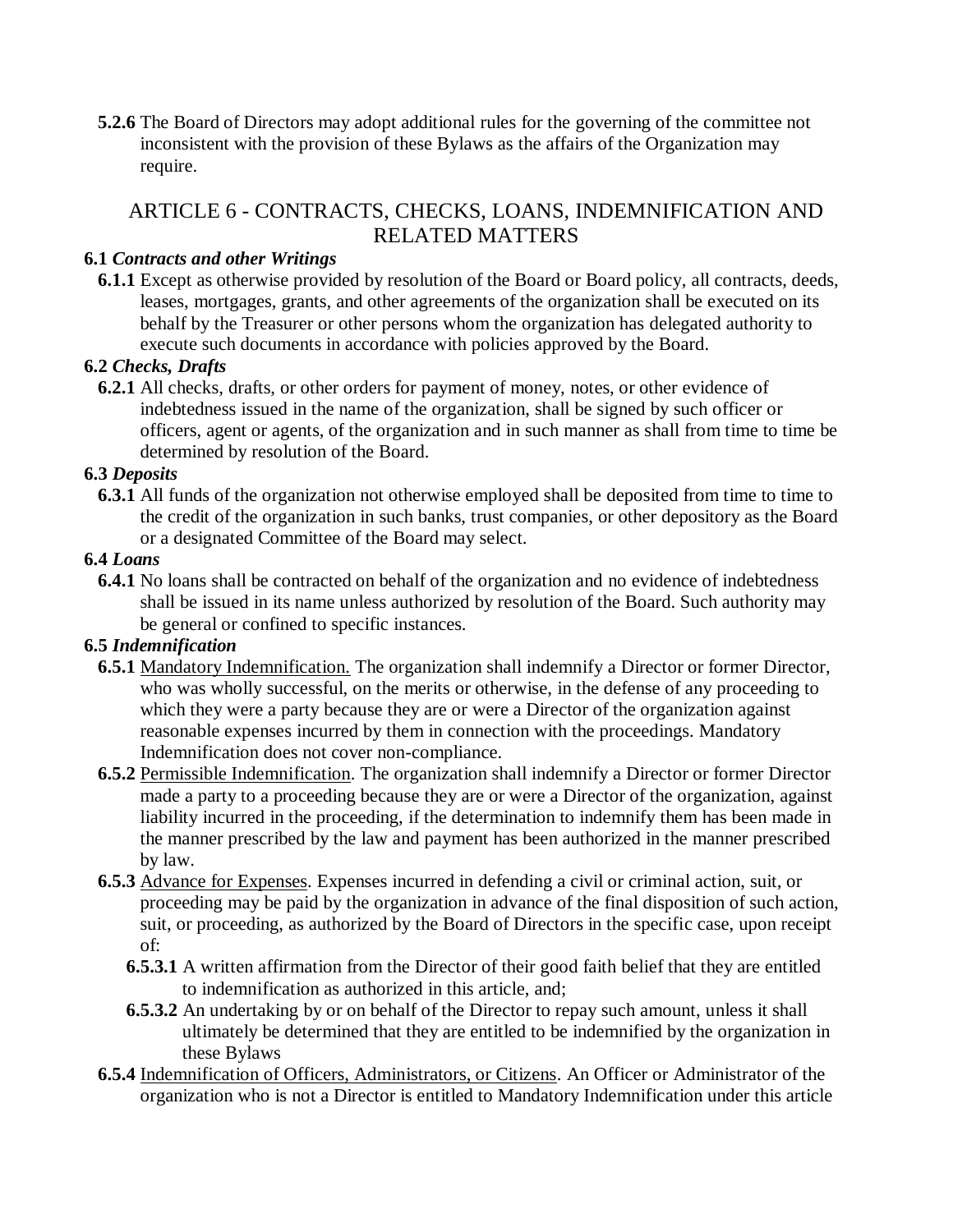to the same extent as a Director. The organization may also indemnify and advance expenses to Citizens of the organization who is not a Director consistent with State Law and public policy, provided that such indemnification, and the scope of such indemnification, is set forth and approved by the general or specific action of the Board.

# ARTICLE 7 - DISCIPLINARY ACTIONS

### **7.1** *Purpose*

**7.1.1** The **organization's** Directors, Officers, Administrators, Citizens, and non-Citizen affiliated individuals must comply with the organization's policies and practices. The intent of this policy is to use a series of progressive disciplinary actions when appropriate as a means to assist and encourage members to correct their conduct. Particular circumstances may, in some **cases**, be exceptional or singular and the related disciplinary actions shall be tempered or expanded because of the facts of the situation. Violations of the Code of Conduct, Rulebook, Bylaws, or any additional rules or policies the Board of Directors may add as the affairs of the Organization may require, may result in specific disciplinary measures, including discharge.

# **7.2** *Administrative Code of Conduct*

- **7.2.1** In addition to the player's Code of Conduct found within the Rulebook, Directors, Officers, Administrators, and Committee members shall be subject to further rules and regulations necessary to effectively run the organization, such as;
	- **7.2.1.1** Neglect of duty or responsibilities
	- **7.2.1.2** Insubordination or refusal to comply with organization's instructions, unless such instructions are injurious to the employee's safety and health
	- **7.2.1.3** Immoral or indecent conduct while in attendance of organization events, practices, meetings, or while otherwise conducting yourself as a representative of a member of the organization.
	- **7.2.1.4** Convicted of a felony.
	- **7.2.1.5** Convicted of a misdemeanor involving moral turpitude outside of the organization while serving as a Director, Officer, Administrator, or Committee member.
	- **7.2.1.6** Violation of local, state, or federal law which causes unfavorable publicity to the organization, impairs the credibility of the member to perform their responsibilities, or is otherwise connected with the organization.
	- **7.2.1.7** Intentional falsification of attendance records, Liability Waiver and Hold Harmless records, Emergency Contact records, financial reports, or other organization records.
	- **7.2.1.8** Theft, intentional destruction, or defacing of organization property, venue property, or personal property belonging to other Directors, Officers, Administrators, Citizens, or non-citizen affiliated individuals.
	- **7.2.1.9** Deliberate or careless conduct endangering the safety of self or other members, including the provocation or instigation of violence.
	- **7.2.1.10** Abusive, threatening or coercive treatment of another member.
	- **7.2.1.11** For other offenses of equal magnitude to the above.

# **7.3** *Progressive Disciplinary Actions*

**7.3.1** For the violation of any policies, rules, or procedures, a Director, Officer, Administrator, Committee member, Citizen, or non-Citizen affiliated individual shall be subject to disciplinary action up to and including termination of administrative rights and permanent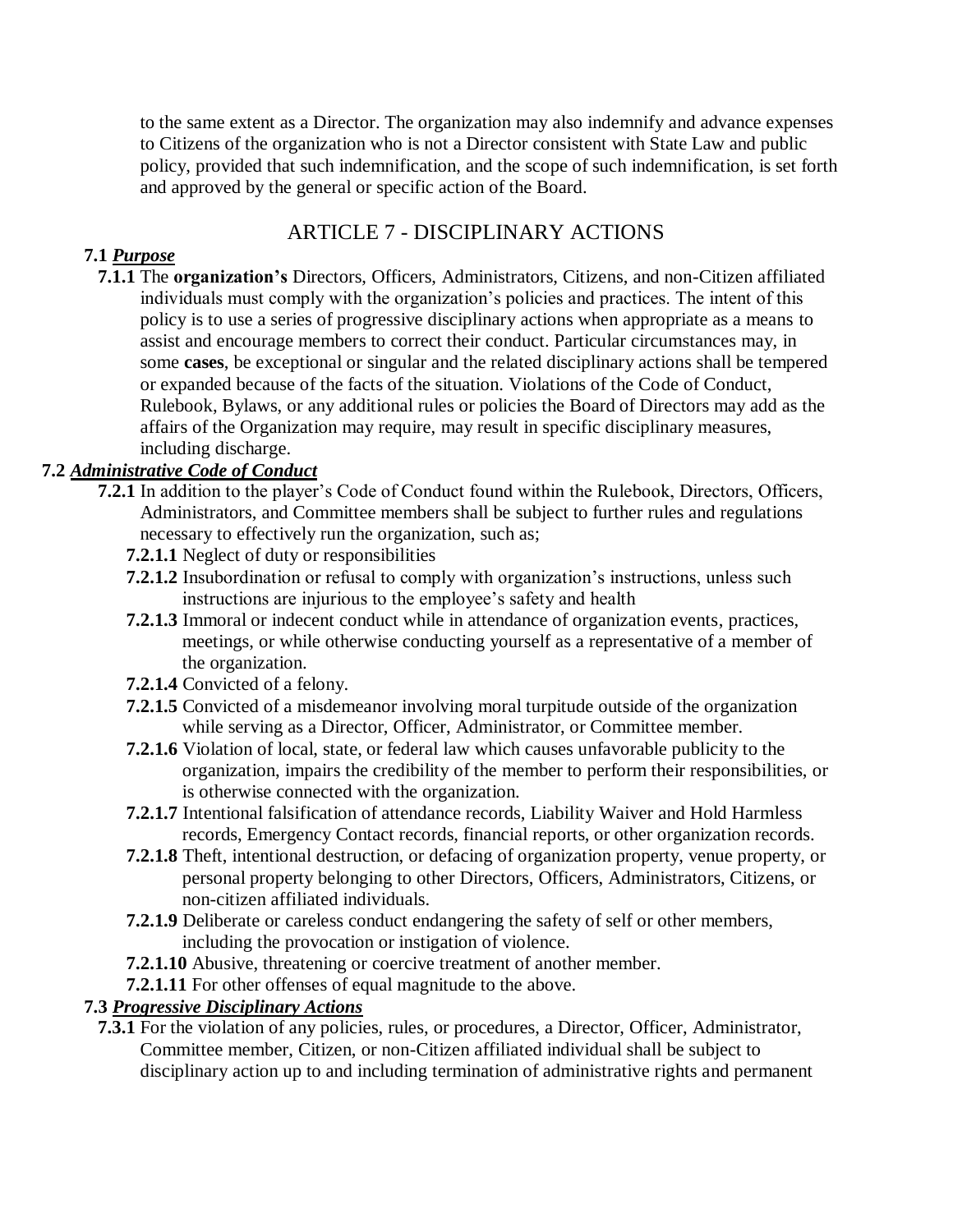discharge from the organization. Depending on the severity of violation as determined on a case-by-case basis, disciplinary action shall progress in the following manner:

- **7.3.1.1 Verbal warning.** Verbal statement to the member that they have violated a rule and/or regulation and that such a violation may not continue. The date and time a verbal warning is issued must still be recorded.
	- **7.3.1.1.1** This may include a temporary suspension of combat activity for that instance, or a complete removal of the disruptive element or individual from an event by event staff for the day.
- **7.3.1.2 Written reprimand.** Formal notification in writing to the member that they have violated a rule and/or regulation. Dates and times of previous verbal and written warnings should be included within the notification.
- **7.3.1.3 Suspension.** The individual is not able to participate within an aspect of the organization for a length of time, either for a specific number of hours or days, but not for more than one year, depending on the severity of the offense. Notice of suspension is provided to the individual in writing. Note: An individual may experience an administrative suspension that does not affect their ability to participate within other aspects of the organization, such as combat or A&S. This administrative suspension may or may not be indefinite, as determined by the appropriate governing body.
- **7.3.1.4 Ban.** The member's relationship with the organization is severed indefinitely, and they are no longer able to participate in any aspect of the organization in perpetuity.
- **7.3.2** Sanctions, suspensions, probations, bans, and other administrative actions should be proportionate and appropriate. Major sanctions, such as a ban on attendance or participation, should not be a substitute for appropriate administrative or legal action.
- **7.3.3** Offenses against contemporary civil or criminal law should be dealt with through the appropriate legal system. This does not preclude the Organization from taking other appropriate actions.
- **7.3.4** It is not the responsibility of the Administration to deal with violations of modern law. When asked to resolve situations that fall under the jurisdiction of modern authorities, it is the Admin's responsibility to cooperate in referring such violations to the modern authorities. Further, it is the responsibility of the local officers to ensure that the modern authorities are promptly notified.
- **7.3.5** The Board may yield final decisions of any interpretations of these rules and regulations to another Officer or Administrator, as established on a case-by-case basis, and decisions will apply to all Branches and individuals regardless of the degree of affiliation.
	- **7.3.5.1** All Citizens of the Organization shall have the right of appeal.
	- **7.3.5.2** When individual actions or decisions are appealed, any Directors who may have been personally involved with the matters in question must declare the potential conflict of interest and withdraw from the ruling.

# ARTICLE **8** - BOOKKEEPING, FISCAL YEAR, DOCUMENT RETENTION **8.1** *Books and Records*

**8.1.1** The organization shall keep correct and complete books and records of account and shall keep minutes of the proceedings of all meetings of its Board of Directors, a record of all actions taken by Board of Directors without a meeting, and a record of all actions taken by Committees of the Board. In addition, the organization shall keep a copy of the Articles of Incorporation and Bylaws as amended to date.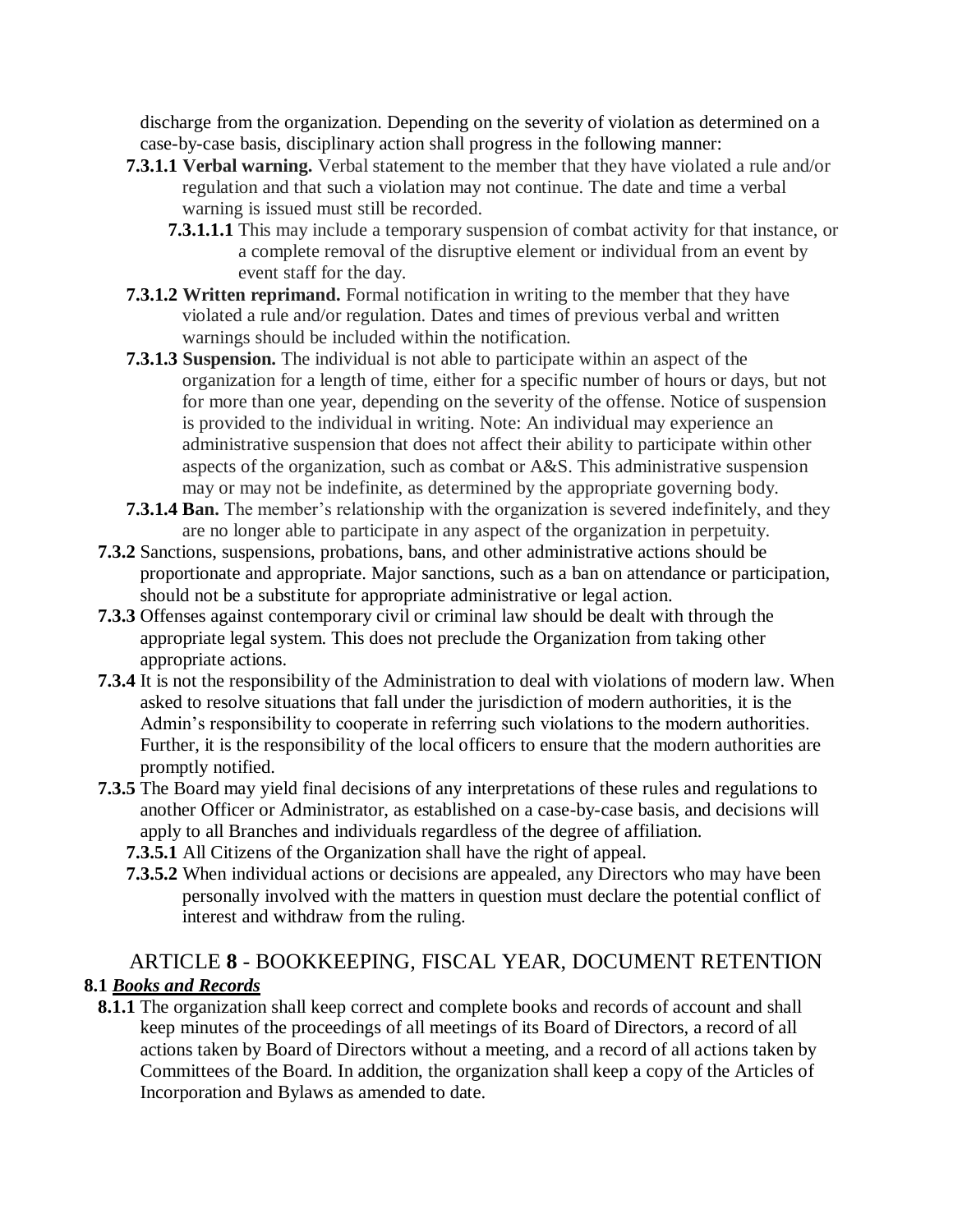#### **8.2** *Fiscal Year*

**8.2.1** The fiscal year of the organization shall be from January 1st to December 31st of each year.

#### **8.3** *Document Retention Policy*

- **8.3.1** General Guidelines. Records should not be kept if they are no longer needed for the operation of the business or required by law. Unnecessary records should be eliminated from the files. The cost of maintaining records is an expense which can grow unreasonably if good housekeeping is not performed. A mass of records also makes it more difficult to find pertinent records.
	- **8.3.1.1** From time to time, the organization may establish retention or destruction policies or schedules for specific categories of records in order to ensure legal compliance, and also to accomplish other objectives, such as preserving intellectual property and cost management. Several categories of documents that warrant special consideration are identified below.
- **8.3.2** Exception for Litigation Relevant Documents. The organization expects all Officers, Directors, Administrators, Citizens, and any non-Citizen affiliated individuals to fully comply with any published records of retention or destruction policies and schedules, EXCEPT the following general exception to any destruction schedule: if you believe, or the organization informs you, that corporate records are relevant to litigation, or potential litigation (i.e. a dispute that could result in litigation), then you must preserve those records until it is determined that the records are no longer needed. That exception supersedes any previously or subsequently established destruction schedule for those records.
- **8.3.3** Minimum Retention Periods for Specific Categories.
	- **8.3.3.1** *Corporate Documents***.** Corporate records include the organization's Articles of Incorporation, Bylaws, State Annual Report, and IRS Form 1023 and Application for Exemption. Corporate records should be retained permanently. IRS regulations require the Form 1023 be available for public inspection upon request.
	- **8.3.3.2** *Tax Records.* Tax records include, but may not be limited to, documents concerning payroll, expenses, proof of contributions made by donors, accounting procedures, and other documents concerning the organization's revenues. Tax records should be retained for at least seven (7) years from the date of filing the applicable return.
	- **8.3.3.3** *Employment Records/Personnel Records.* State and federal statutes require the organization to keep certain recruitment, employment, and personnel information. The organization should also keep personnel files that reflect performance reviews and any complaints brought against the organization or individuals under applicable state and federal statutes. The organization should also keep in the personnel files all Liability Waiver and Hold Harmless Forms, Emergency Contact Information, final memoranda and correspondence, and actions taken by or against individuals. Director, Officer, or Administrator applications should be retained for three (3) years. Branch applications should be retained for the entire life of the Branch and up to three (3) years after it's disbandment. Other employment and/or personnel records should be retained for seven () years.
	- **8.3.3.4** *Board and Board Committee Materials.* Meeting minutes should be retained in perpetuity in the organization's minute book. A clean copy of all other Board and Board Committee materials should be kept for no less than three (3) years by the organization.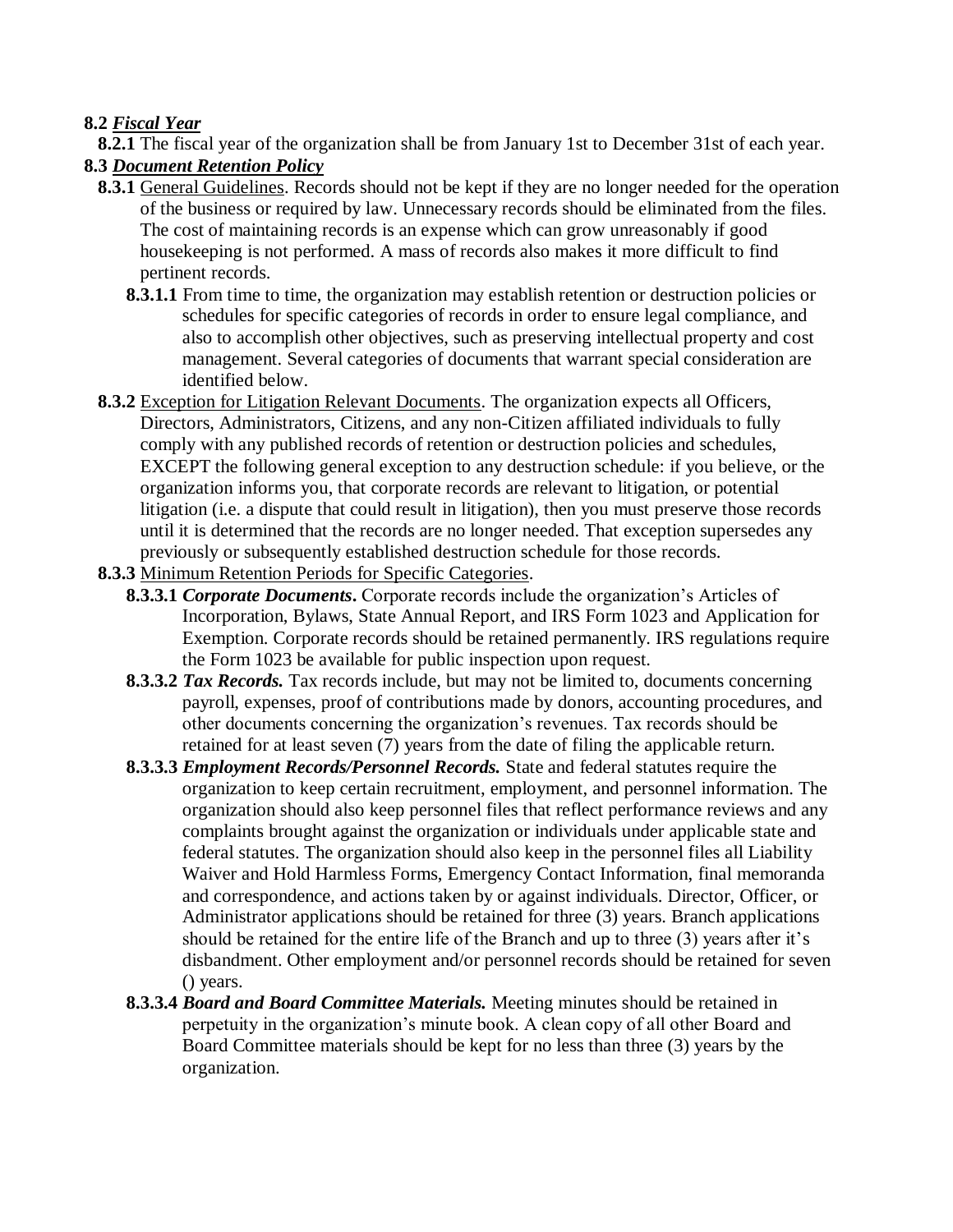- **8.3.3.5** *Press Releases/Public Filings.* The organization should retain permanent copies of all press releases and publicly filed documents under the theory that the organization should have its own copy to test the accuracy of any document a member of the public can theoretically produce against the organization.
- **8.3.3.6** *Legal Files.* Legal counsel should be consulted to determine the retention period of particular documents, but legal documents should generally be maintained for a period of ten (10) years.
- **8.3.3.7** *Marketing and Sales Documents.* The organization should keep final copies of marketing and sales documents for the same period of time it keeps other corporate files, generally three (3) years.
- **8.3.3.8** *Development/Intellectual Property and Trade Secrets.* Development documents are often subject to intellectual property protection in their final form (e.g., patents and copyrights). The organization should keep all documents designated as containing trade secret information for at least the life of the trade secret. The documents detailing the development process are often also of value to the organization and are protected as a trade secret where the organization;

**8.3.3.8.1** Derives independent economic value from the secrecy of the information, and; **8.3.3.8.2** Has taken affirmative steps to keep the information confidential.

- **8.3.3.9** *Contracts.* Final, execution copies of all contracts entered into by the organization should be retained. The organization should retain copies of the final contracts for at least three (3) years beyond the life of the agreement.
- **8.3.3.10** *Correspondence.* Unless correspondence falls under another category listed elsewhere in this policy, correspondence should generally be saved for two (2) years.
- **8.3.3.11** *Banking and Accounting.* Accounts payable ledgers and schedules should be kept for seven (7) years. Bank reconciliations, bank statements, deposit slips, and checks (unless for important payments and purchases) should be kept for three (3) years. Any inventories of products, materials, supplies, and invoices should be kept for seven (7) years.
- **8.3.3.12** *Insurance.* Expired insurance policies, insurance records, accident reports, claims, etc. should be kept permanently.
- **8.3.3.13** *Audit Records.* External audit reports should be kept permanently. Internal audit reports should be kept for three (3) years.
- **8.3.3.14** *Electronic Mail.* Email that needs to be saved should be either:
	- **8.3.3.14.1** Printed in hard copy and kept in the appropriate file; or
	- **8.3.3.14.2** Downloaded to a computer file and kept electronically on a disk as a separate file. The retention period depends upon the subject matter of the email, as covered elsewhere in this policy.

# ARTICLE 9 - TRANSPARENCY AND ACCOUNTABILITY

#### **9.1** *Purpose*

- **9.1.1** By making full and accurate information about its mission, activities, finances, and governance publicly available, the organization practices and encourages transparency and accountability to the general public. This policy will:
	- **9.1.1.1** Indicate which documents and materials produced by the organization are presumptively open to members and/or the public, and;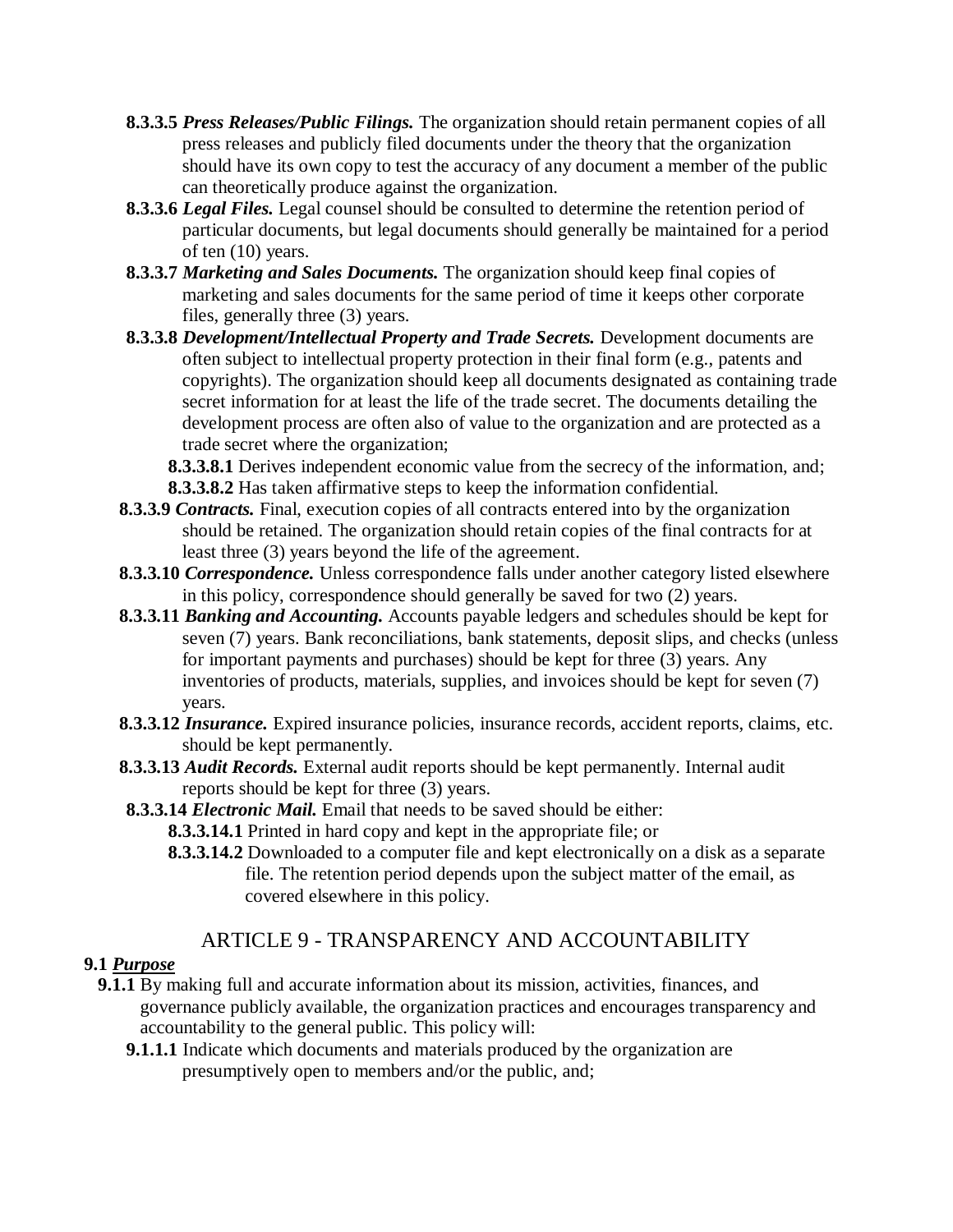- **9.1.1.2** Indicate which documents and materials produced by the organization are presumptively closed to members and/or the public, and;
- **9.1.1.3** Specify the procedures whereby the open/closed status of documents and materials can be altered.

# **9.2** *Financial and IRS Documents (Form 1023 and Form 990)*

**9.2.1** The organization shall provide its Internal Revenue Forms 990, 990-T, 1023, and 5227, Bylaws, Conflict of Interest Policy, and financial statements to the general public for inspection free of charge.

# **9.3** *Means and Conditions Disclosure*

- **9.3.1** The organization shall make "widely available" the aforementioned documents on its internet website: [www.wayoftheswordcombat.com](http://www.wayoftheswordcombat.com/) to be viewed and inspected by the general public.
- **9.3.2** The documents shall be posted in a format that allows an individual using the internet to access, download, view, and print them in a manner that exactly reproduces the image of the original document filed with the IRS (except information exempt from public disclosure requirements, such as contributor lists).
- **9.3.3** The website shall clearly inform readers that the document is available and provide instructions for downloading it.
- **9.3.4** The organization shall not charge a fee for downloading the information. Documents shall not be posted in a format that would require special computer hardware or software (other than software readily available to the public free of charge).
- **9.3.5** The organization shall inform anyone requesting the information where this information can be found, including the web address. This information must be provided immediately for inperson requests and within seven (7) days for mailed requests.

# **9.4** *IRS Annual Information Returns (Form 990)*

**9.4.1** The organization shall submit the Form 990 to its Board of Directors prior to filing of the Form 990. While neither the approval of the Form 990 or a review of the 990 is required under Federal law, the organization's Form 990 shall be submitted to each member of the Board of Directors via hard copy or email at least 10 days before the Form 990 is filed with the IRS.

# **9.5** *Board*

- **9.5.1** All Board deliberations shall be open to the public except where the Board passes a motion to make any specific portion confidential.
- **9.5.2** All Board minutes shall be open to the public once accepted by the Board, except where the Board passes a motion to make any specific portion confidential.
- **9.5.3** All papers and materials considered by the Board shall be open to the public following the meeting at which they are considered, except where the Board passes a motion to make any specific paper or material confidential.

# **9.6** *Officer, Administrator, and Citizen Records*

- **9.6.1** All Officer, Administrator, and Citizen records shall be available for consultation by that member concerned or by their legal representatives.
- **9.6.2** No Officer, Administrator, and Citizen records shall be made available to any person outside the organization except the authorized governmental agencies.
- **9.6.3** Within the organization, Officer, Administrator, and Citizen records shall be made available only to those persons with managerial or personnel responsibilities for that member, except that: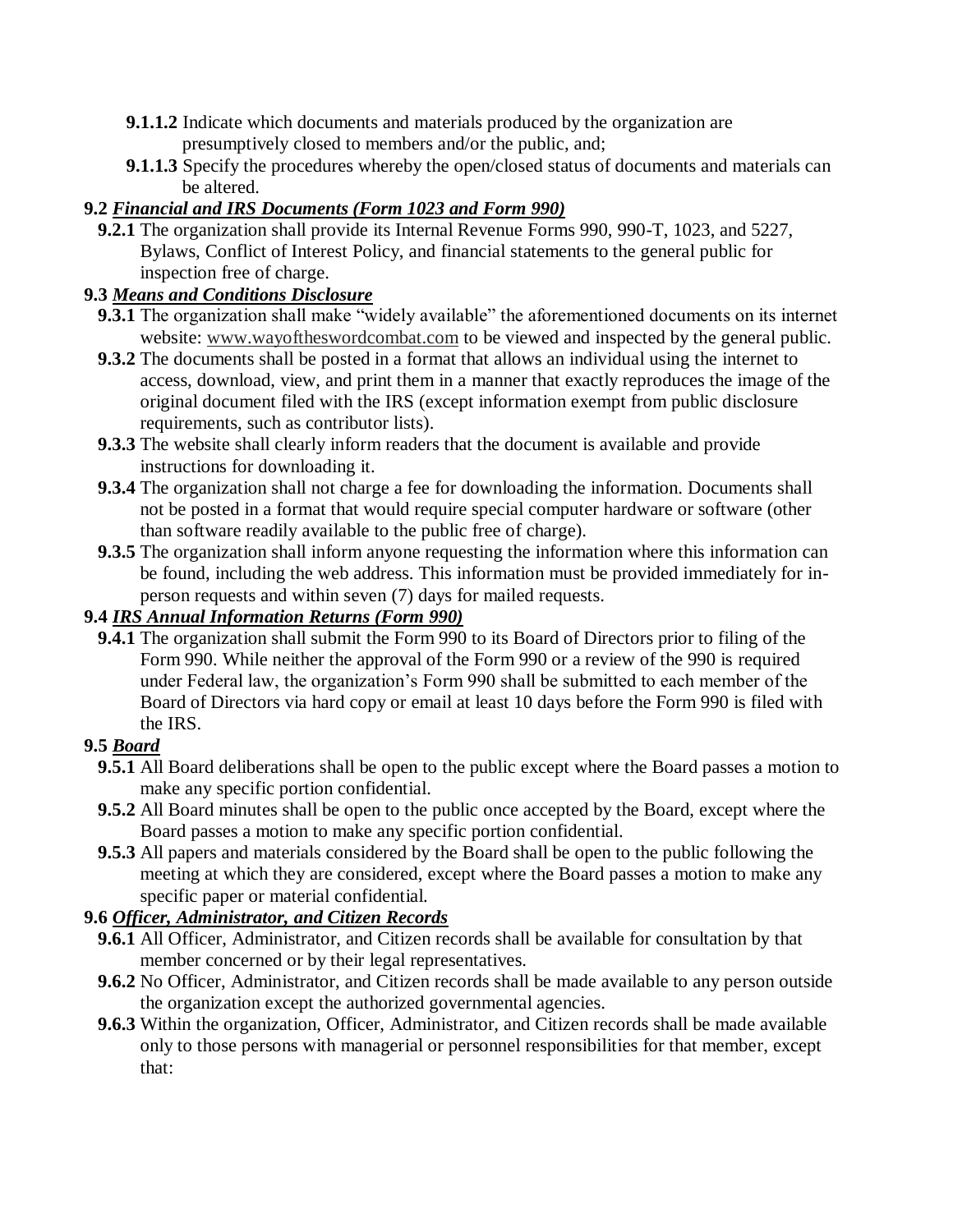**9.6.4** Officer, Administrator, and Citizen records shall be made available to the Board when requested.

#### **9.7** *Donor Records*

- **9.7.1** All donor records shall be available for consultation by the members and donors concerned or by their legal representatives
- **9.7.2** No donor records shall be made available to any other person outside the organization except the authorized governmental agencies.
- **9.7.3** Within the organization, donor records shall be made available only to those persons with managerial or personnel responsibilities for dealing with those donors, except that;
- **9.7.4** Donor records shall be made available to the Board when requested.

# ARTICLE 10 - CODES OF ETHICS AND WHISTLEBLOWER POLICY

# **10.1** *Purpose*

**10.1.1** The organization requires and encourages Directors, Officers, Administrators, Citizens, and non-citizen affiliated individuals to observe and practice high standards of business and personal ethics in the conduct of their duties and responsibilities when representing the organization. The staff and representatives of the organization must practice honesty and integrity in fulfilling their responsibilities and comply with all applicable laws and regulations. It is the intent of the organization to adhere to all laws and regulations that apply to the organization and the underlying purpose of this policy is to support the organization's goal of legal compliance. The support of all corporate staff is necessary to achieving compliance with various laws and regulations.

#### **10.2** *Reporting Violations*

**10.2.1** If any Director, Officer, Administrator, Citizen, or non-citizen affiliated individual reasonably believes that some policy, practice, or activity of the organization is in violation of law, a written complaint must be filed by that person with the Board President, Vice President, Officer, or Administrator.

#### **10.3** *Acting in Good Faith*

**10.3.1** Anyone filing a complaint concerning a violation or suspected violation must be acting in good faith and have reasonable grounds for believing the information disclosed indicates a violation. Any allegations that prove not to be substantiated and which prove to have been made maliciously or knowingly to be false shall be subject to civil and criminal review.

#### **10.4** *Retaliation*

- **10.4.1** Said person is protected from retaliation only if they bring the alleged unlawful activity, policy, or practice to the attention of the organization and provides the organization with a reasonable opportunity to investigate and correct the alleged unlawful activity. The protection described below is only available to individuals that comply with this requirement.
- **10.4.2** The organization shall not retaliate against any Director, Officer, Administrator, Citizen, or non-citizen affiliated individual who disclose or threaten to disclose to a supervisor or a public body, any activity, policy, or practice of the organization that the individual reasonably believes is in violation of a law, rule, or regulation mandated pursuant to law, or is in violation of a clear mandate of public policy concerning the health, safety, welfare, or protection of the environment.

# **10.5** *Confidentiality*

**10.5.1** Violations or suspected violations may be submitted on a confidential basis by the complainant or may be submitted anonymously. Reports of violations or suspected violations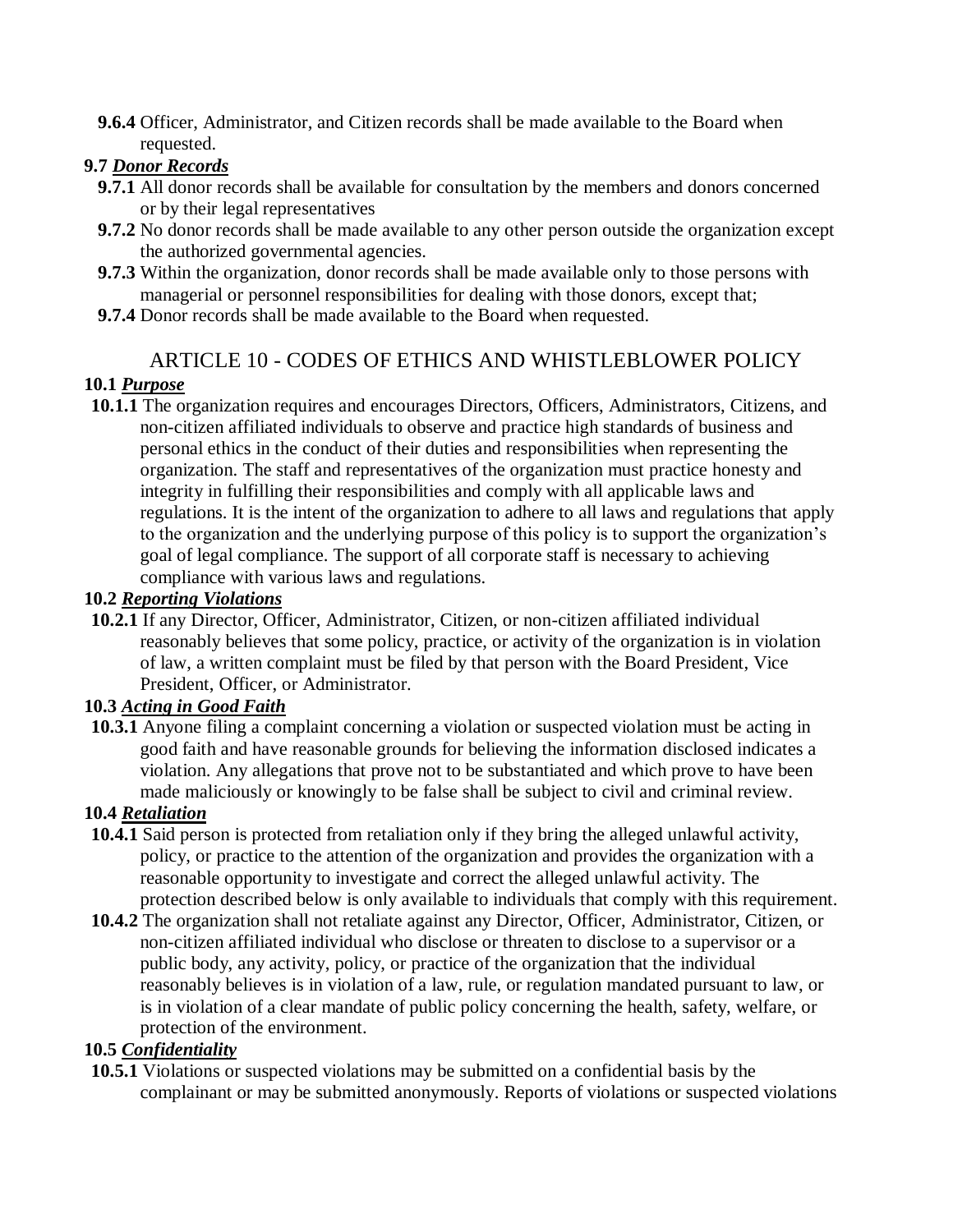shall be kept confidential to the extent possible, consistent with the need to conduct an adequate investigation.

#### **10.6** *Handling of Reported Violations*

- **10.6.1** The Board President, Vice President, Officer, or Administrator shall notify the sender and acknowledge receipt of the reported violation or suspected violation within five (5) business days. All reports shall be promptly investigated by the Board and its appointed committee and appropriate corrective action shall be taken if warranted by the investigation.
- **10.6.2** This policy shall be made available to all Directors, Officers, Administrators, Citizens, or non-citizen affiliated individuals and they shall have the opportunity to ask questions about the policy.

# ARTICLE 11 - MISCELLANEOUS

# **11.1** *Conflict of Interest*

**11.1.1** The Board shall adopt and periodically review conflict of interest policy to protect the organization's interest when it is contemplating any transaction or arrangement which may benefit any Director, Officer, Administrator, Citizen, or member of a Committee with Boarddelegated powers.

#### **11.2** *Nondiscrimination Policy*

**11.2.1** The Directors, Officers, Administration, and Committee members shall be selected entirely on a nondiscriminatory basis with respect to age, sex, race, religion, national origin, and sexual orientation. Further, it is the policy of Cultural Creatives Society, Inc. and Way of the Sword Combat Sports not to discriminate on the basis of race, creed, ancestry, marital status, gender, sexual orientation, age, disability, veteran's status, political service or affiliation, color, religion, or national origin.

# ARTICLE 12 - AMENDMENTS

#### **12.1** *Articles of Incorporation*

- **12.1.1** The Articles of Incorporation may be amended, altered, repealed, or restated by a Majority Vote of the Board of Directors then in office at a meeting of the Board, provided however,
	- **12.1.1.1** That no amendment shall be made to the Articles of Incorporation which would cause the organization to cease to qualify as an exempt organization under Section  $501(c)(3)$ of the Internal Revenue Code of 1986, or the corresponding section of any future Federal tax code, and;
	- **12.1.1.2** That an amendment does not affect the voting rights of the Directors. An amendment that does affect the voting rights of the Directors further requires ratification by a full quorum of Directors of a Board meeting, and;
	- **12.1.1.3** That all amendments be consistent with the Bylaws.

#### **12.2** *Bylaws*

- **12.1** These Bylaws may be amended, altered, repealed, or restated by a Majority Vote of the Board of Directors then in office at a meeting of the Board, provided however,
	- **12.1.1** That no amendment shall be made to these Bylaws which would cause the organization to cease to qualify as an exempt organization under Section  $501(c)(3)$  of the Internal Revenue Code of 1986, or the corresponding section of any future Federal tax code, and;